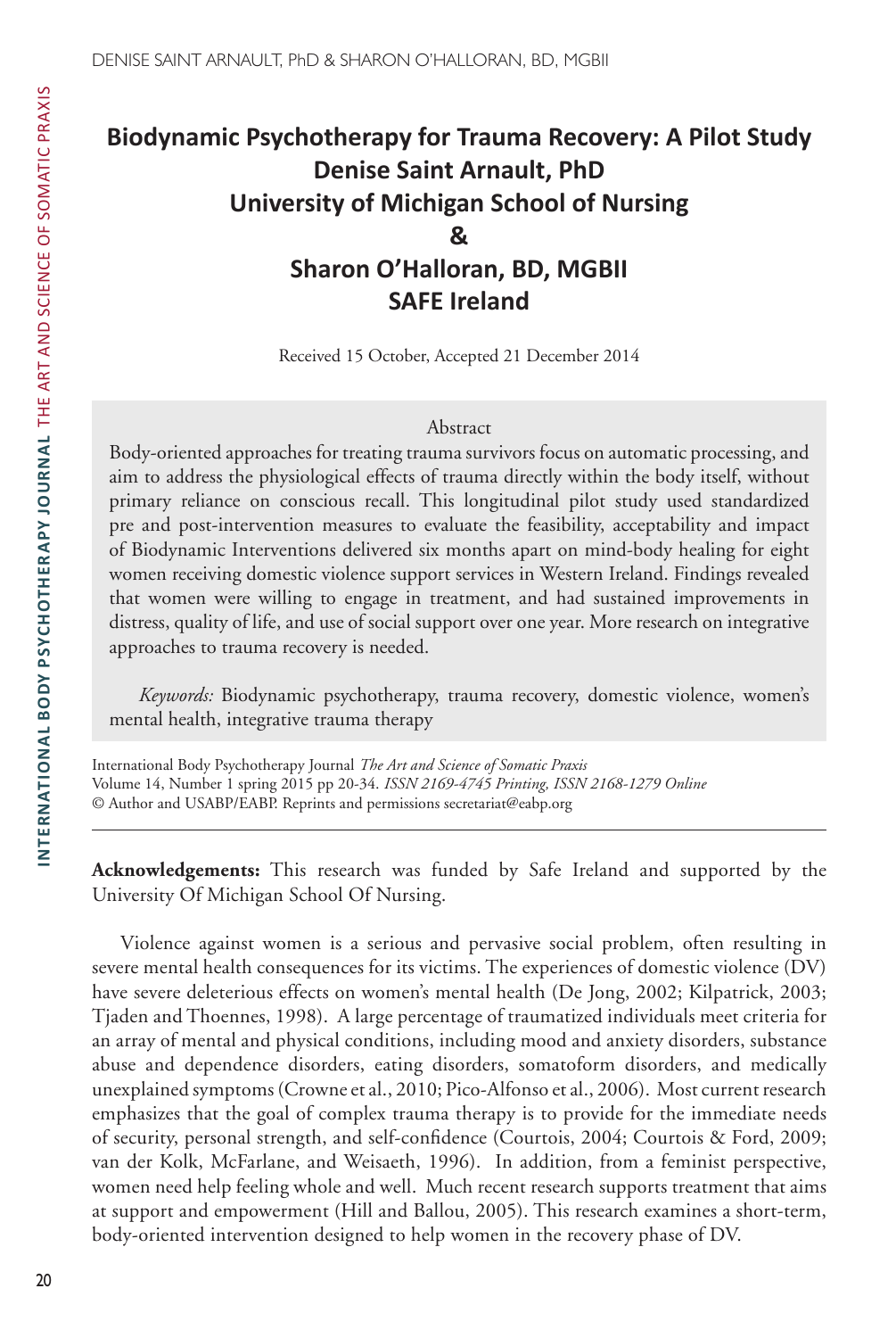# **Background and Significance**

Mainstream psychological therapies for trauma rely on the patient's conscious thought processes in conjunction with remembering or therapeutic re-experiencing of the event to resolve the problematic emotions, behaviors, and physical symptoms of the patient (Courtois and Ford, 2009). While there is some evidence that working with conscious processes can promote improvement in some patients (Kubany, Hill and Owens, 2003), other research warns that when trauma narratives are retold, bodily processes related to the traumatic memory are also activated, leading to a re-experiencing of the bodily symptoms associated with the event (Ogden, Pain, and Fisher, 2006). This debilitating and repetitive cycle of mind-body triggering can thwart therapy and serve to actually keep the past trauma ''alive'' in the body (Ogden, Pain, and Fisher, 2006; Schore, 2002; van der Kolk, Pelcovitz, and Roth, 1996).

People who seek treatment for trauma-related problems often have had histories of multiple traumas; however, most PTSD treatment has been developed and tested with single trauma populations (Courtois, 2004; Courtois & Ford, 2009; van der Kolk, McFarlane, and Weisaeth, 1996). The research question that remains is whether people who have experienced complex trauma are able to utilize the treatment approaches developed for PTSD. These approaches may address only part of the multifaceted syndrome of complex trauma, which includes the interrelated emotional, physical, behavioral, and social difficulties, as well as dissociation (Kezelman and Stavropoulos, 2012).

Most traditional psychotherapies, including cognitive-behavioral therapy (CBT), depend on what researchers are now referring to as "top-down processing," in which clients use cognitive strategies to manage or inhibit problematic feelings, thoughts, and behaviors (Sarter, Givens and Bruno, 2001; Ogden, Pain and Fisher, 2006). CBT aims to help clients understand how the traumatic experiences have affected their beliefs, and how these beliefs may foster maladaptive ways of feeling and behaving (Kubany, Hill and Owens, 2003). Clients learn how to identify stimuli that trigger them, understand their responses, and possibly learn how to manage disturbing emotions and reactions (Courtois, 2004; Courtois & Ford, 2009; Ogden, Minton, and Pain, 2006; van der Kolk et al., 1996). Top-down approaches, however, may not resolve physiological hyper-arousal in the short-term, leaving clients reflexively triggered by stimuli that their neurobiological system perceives as dangerous, therefore continuing to respond to these stimuli in maladaptive ways (Ford, 2009; Putnam, 1997). This reflexive neurological responsiveness, which lies outside of consciousness, affects affect regulation (Wilson, 2008); may relate to dissociation (DePrince and Freyd, 2007; Price, 2007; Zelikovsky and Lynn, 2002); and may cause physical pain and hyper-vigilance (Nijenhuis, van der Hart, and Steele, 2010; Ogden et al., 2006). Research is beginning to explore how treatment for complex trauma can be directed towards integration of the mind and the body suggesting we need to "pay…attention to the experience and interpretation of physical sensations and preprogrammed physical action patterns" (van der Kolk, 2006, p. xxii forward to Ogden, et al 2006)(Kezelman and Stavropoulos, 2012).

Body-oriented approaches to treating trauma survivors (referred to as "bottom-up" treatments) focus on the physiological, automatic processing, and aim to address the physiological effects of trauma directly within the body itself, without the primary reliance on conscious recall of painful memories. By mitigating the physiological arousal processes, these therapies purport to foster the body's natural healing processes, which in turn affect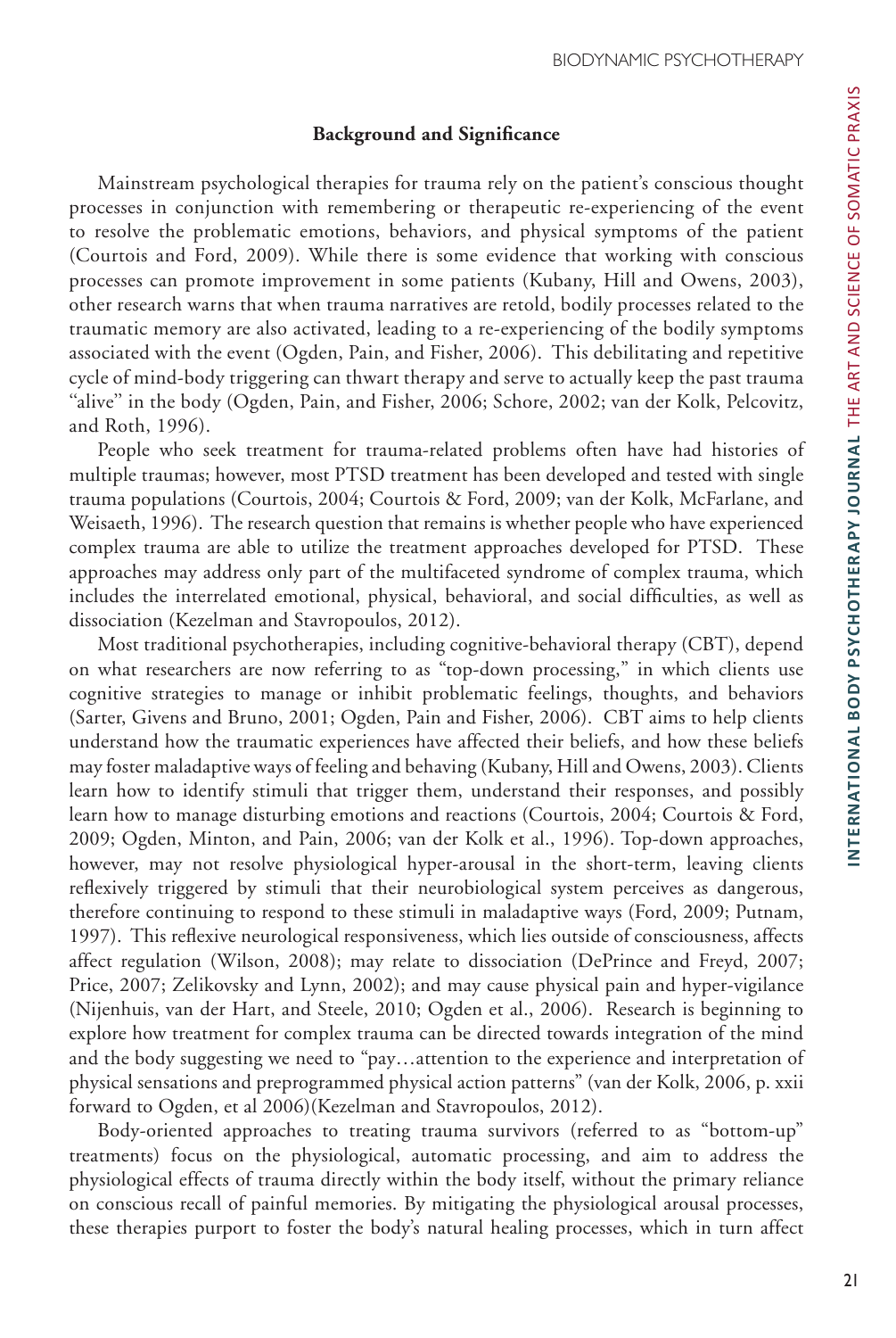cognition, emotion and behavior (Solomon and Heide, 2005). Body psychotherapeutic approaches focus on the physiological arousal processes described above and use interventions aimed at interrupting reflexive responses to trigger stimuli. Bottom-up approaches may also foster the body's natural healing processes, which in turn affect cognition, emotion, and behavior (Allmer, Ventegodt, Kandel, and Merrick, 2009; Boyesen, 1980; Koemeda-Lutz et al., 2004; Koemeda-Lutz, Kaschke, Revenstorf, Scherrmann, Weiss, and Soeder, 2006; Ogden et al., 2006; Price, 2005; Solomon, Solomon, and Heide, 2009).

Recent research is beginning to measure the efficacy of a wide variety of body psychotherapy approaches. This review will focus only on peer-reviewed evidence about the usefulness of selected body psychotherapy techniques. However, we acknowledge that this is a rapidly expanding field and welcome much more research in this area. Probably the most widely known of these methods is *Eye Movement Desensitization and Reprocessing*  (EMDR). EMDR is a combination of body-focused (bottom-up processing) and cognitivebehavioral (top-down processing) treatment primarily for PTSD (Kutz, Resnik, and Dekel, 2008; Servan-Schreiber, 2000; Shapiro, 2009). EMDR focuses on reprocessing the stored memories of the traumatic experience, enabling the client to use cognitive and affective mechanisms to reach an adaptive resolution. Another promising line of research involves *Somatic Experiencing,* which is a treatment technique developed to respond to the biological, reflexive, and defensive bodily responses to trauma, and to residual trauma-related fearfulness. The treatment aims to help the client complete the response that was interrupted at the time of the trauma, and teach self-regulation skills (Leitch, Vanslyke, and Allen, 2009; Levine, 1996). In a retrospective study of bioenergetic therapies, Ventling (2002) examined the recovery of 149 former patients who had terminated their therapies after a minimum of 20 sessions 6 months to six years earlier. She found significant positive changes in interpersonal and psychosomatic problems and the effect of body work on physical consciousness, cognitive insights and changes in quality of life, with 107 (75%) patients indicating a stable or even improved condition (Ventling, 2002). In a multinational study, Koemeda-Lutz et al. (2003) compared routine applications of body psychotherapy in outpatient settings to other outpatient psychotherapeutic patients after 6 months of therapy, and found that the body psychotherapy patients (N=78) had significantly improved with small to moderate intraclass effect sizes. After two years of treatment, large effect sizes were attained in all scales (N=21) (Koemeda-Lutz et al., 2003). Price (2007) found that dissociation can be significantly reduced with the addition of body-oriented therapy as an adjunct to traditional psychotherapy for women who were recovering from sexual abuse. In a sample of 24 women who received eight, one-hour body psychotherapy sessions, dissociation was reduced (Price, 2005; Price, 2007 ). This present pilot study, we hope to contribute to this growing body of research by examining the acceptability, feasibility, and initial estimates of the effect of Biodynamic Psychotherapy to promote trauma recovery for a sample of women receiving DV services in the West of Ireland.

# **Theoretical Rationale for Biodynamic Intervention for Trauma**

*Biodynamic Psychology and Psychotherapy* is a very specific form of body psychotherapy that was developed by a Norwegian physiotherapist and psychologist Gerda Boyesen in the 1940s (Southwell, 1988). Several major institutes train students in Biodynamic psychotherapy in Europe, including centers in the Netherlands, Germany, Italy, France, England, and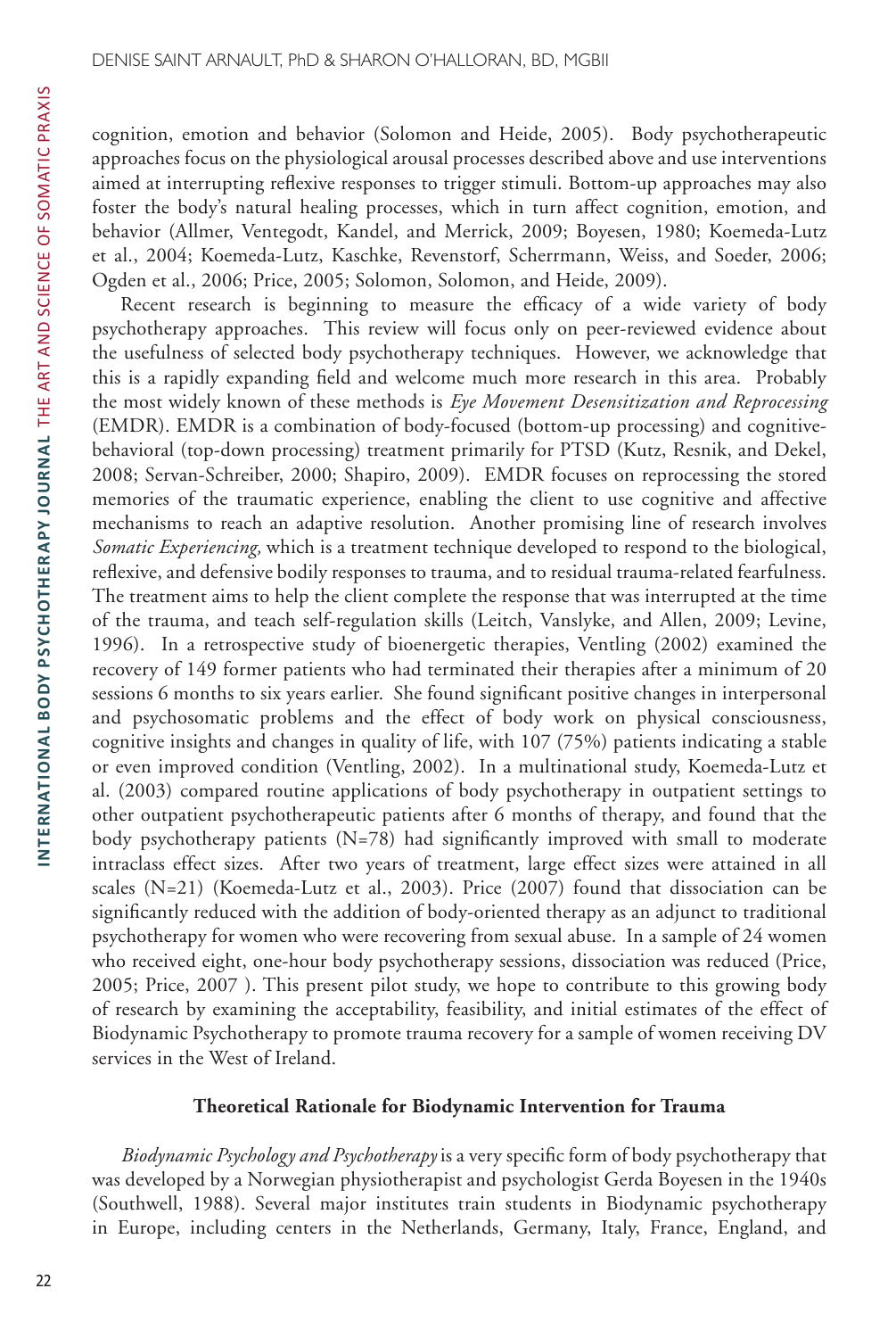Ireland. Biodynamic psychotherapy is a treatment approach that can help people recovering from trauma with the bodily and psychological processes of affective and sensory stimulation, promoting well-balanced and well-regulated physiological and emotional functioning (Boyesen, 1980; Saint Arnault, Molloy, and O'Halloran, 2012; Saint Arnault, Molloy, O'Halloran, and Bell, 2013; Southwell, 1988). Biodynamic psychology theorizes that painful emotions related to traumatic experiences become encapsulated in muscles. Emotional and physical trauma and shock are stored in rigid and chronically contracted muscles, referred to as armouring. Armouring keeps the psychic and physical energy static, and the body is held in a chronic, permanent startle reflex. This muscular contraction prevents tensions and emotions from being released. Armouring is understood to occur in layers, from superficial to deep. In addition to storing tension and emotional pain, armouring traps bodily fluids and restricts blood circulation that would remove biochemical deposits at the time of the trauma or shock. This is referred to as *tissue armour,* or a concentration of metabolic residues in the body, such as adrenaline and lactic acid. The storage of tension and fluid by the body may repeatedly engage the sympathetic nervous system, keeping the person in a chronic state of hypervigilence or shock. This chronic state of sympathetic nervous system excitement can exhaust adrenal glands and other feedback mechanisms that would normally engage to restore a state of neurological quiet and equilibrium (Boyesen, 1980; Saint Arnault, Molloy, O'Halloran, and Bell, 2013; Saint Arnault, Molloy, and O'Halloran, 2012; Southwell, 1988).

Boyesen hypothesized that emotions are spontaneous bodily processes that may be inhibited by muscular contraction (Boyesen, 1980). Conscious and unconscious processes trigger these biological and emotional imbalances, and these, in turn, prevent the flow of physical and emotional feelings in order to limit emotional pain. This biodynamic repression prevents spontaneity and disturbs normal physical, mental and spiritual homeostasis. The Biodynamic psychotherapist uses specialized touch techniques to locate areas of tension in the muscles, and the aim is to release tissue armouring and trapped energy to promote energy discharge and resolution (Saint Arnault et al., 2013; Saint Arnault, Molloy, and O'Halloran, 2012; Saint Arnault et al., 2012). Biodynamic therapists use stethoscopes to listen to peristaltic sounds (rumblings in the gut) that allow them to track the body's parasympathetic activity (which signifies relaxation) (Boyesen, 1980; Saint Arnault, Molloy, O'Halloran, and Bell, 2013; Saint Arnault, Molloy, and O'Halloran, 2012; Southwell, 1988).

Biodynamic Psychology also uses group methods to facilitate healing. One important technique is a Biodynamic version of *psychodrama*, including techniques such as role-playing, role reversal, mirroring and doubling (Saint Arnault, Molloy, O'Halloran, and Bell, 2013). Biodynamic psychology theorizes that by completing the reaction or response that was already activated *but not expressed* in the original situation (referred to as *therapeutic ab-reaction*), the autonomy, dignity, strength and spontaneity of the 'primary personality' is restored (Klopstech, 2005; Saint Arnault, Molloy, and O'Halloran, 2012; Saint Arnault et al., 2013).

## **Methods**

#### **Design**

This paper reports a longitudinal pilot study that used Biodynamic methods to foster healing for eight women who were receiving DV support services in Western Ireland. The aim of this research was to examine the feasibility and acceptability of three 2  $\frac{1}{2}$  day Biodynamic Interventions, complemented by a three-hour individual bodywork session.

NTERNATIONAL BODY PSYCHOTHERAPY JOURNAL THE ART AND SCIENCE OF SOMATIC PRAXIS **INTERNATIONAL BODY PSYCHOTHERAPY JOURNAL** THE ART AND SCIENCE OF SOMATIC PRAXIS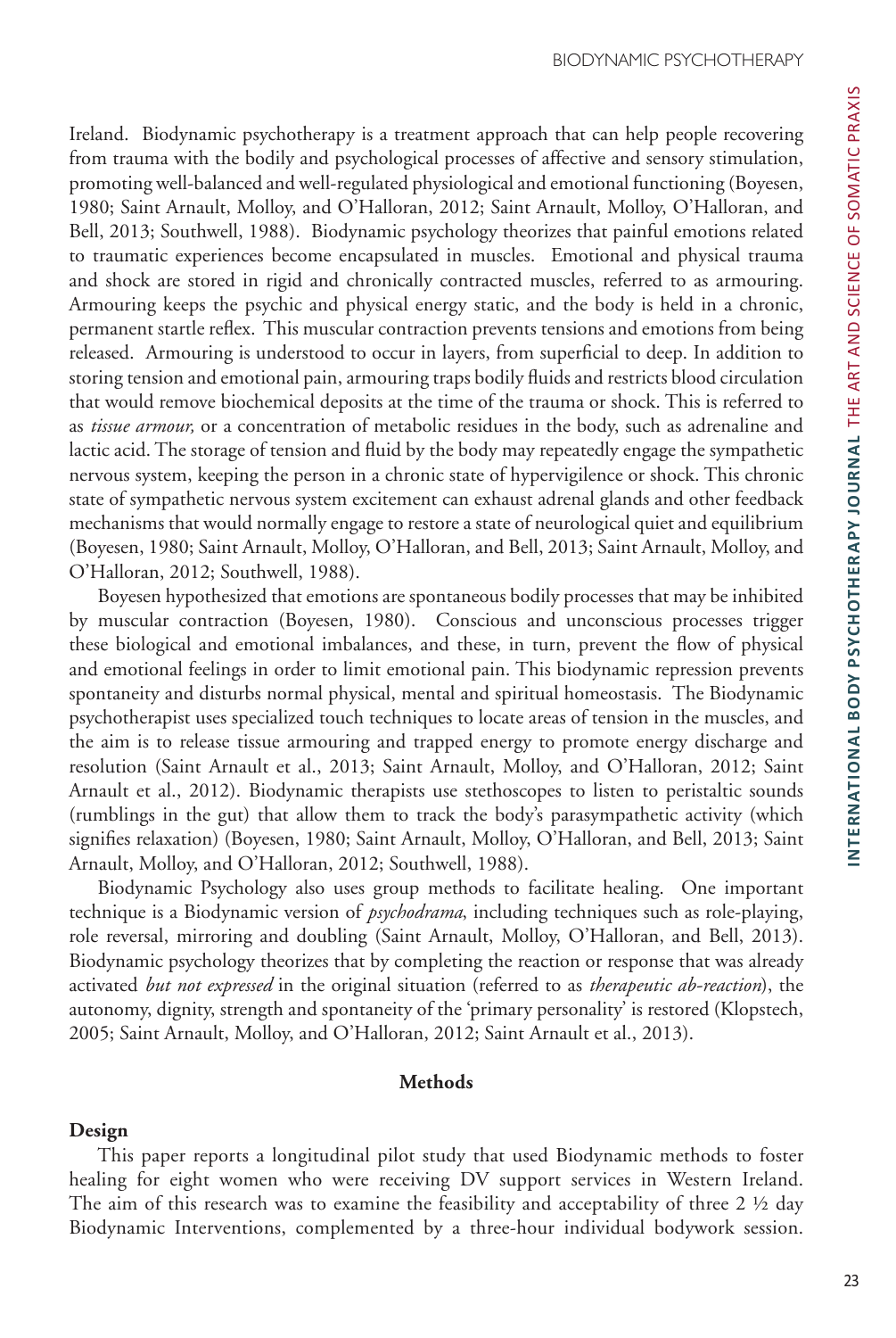The data reported here are part of a larger study that uses mixed biological, qualitative, quantitative, clinical ethnographic and experience sampling methods to examine the healing experience for eight women receiving DV services in Western Ireland.

An Institutional Review board approved all procedures. The lead author, a master's prepared Psychiatric Mental health nurse, attended all group sessions, and at least two members of the research team attended all of the individual sessions. The Gerda Boyesen International Institute (GBII) provided all of the treatment. Mary Molloy, the principle of GBII, has been providing biodynamic education and treatment internationally for over 30 years, delivered all of the interventions. She was assisted by two senior therapists who hold director positions in GBII, and the director of the SAFE Ireland (herself a qualified Biodynamic therapist).

## **Sampling, Recruitment, and Retention**

We recruited a convenience sample of women receiving DV services who were in the recovery phase of their survivorship, were at risk of somatic and psychological symptoms and disorders related to their trauma, and expressed a desire for healing from the effects of that trauma. We sampled women in Ireland because they were proximate to an established Biodynamic therapy clinic and training center (GBII). Inclusion criteria were women over 21 who were receiving services and had a case manager, spoke and read English, and who agreed to the treatment. We used the Kessler 6 (K6) to screen for distress. The K6 is a six-item distress inventory designed to screen for the likelihood of significant psychological symptomology (Kessler, et al, 2002). Because we knew that the distress for women who have experienced DV is generally high, we set our exclusion criteria quite high, allowing women with K6 scores under 20 to enter (Kessler, Andrews, et al, 2002). However, women who were actively psychotic were excluded.

Women receiving DV services were notified of the opportunity to participate in the study by their case manager, or through seeing the poster at the DV shelter. Those expressing interest to their case manager, and who were deemed by their case manager as appropriate for this trial were given the contact information of the Project Coordinator at SAFE Ireland to arrange an intake screening. If the woman met criteria, potential participants were informed of the BP protocol, the research instruments, and the incentive payment. Women who agreed received the informed consent, the survey packet, directions to the pre-treatment qualitative interview, as well as directions and details about the workshop itself. Participants received written information and reminder phone calls before the scheduled interviews. In case of adverse events, women were instructed to call their case manager or the SAFE Ireland office. The SAFE Ireland director coordinated any followup needed. Case managers monitored women regularly and coordinated closely with the SAFE Ireland staff to create what we termed "wrap-around" services.

#### **Instruments and Measures**

Demographic data included age, education, and employment. The survey measures were assessed at baseline, six weeks pre and post each intervention. Psychological distress data included depression, anxiety, and psychosocial symptoms. Physical distress measures included physical symptoms. Overall quality of life was measured with the Vitality, Social, Role-Emotional and Role functioning subscales of the SF-36 to gain a full understanding of women's wellbeing. Social support and Social conflict was measured with Social Conflict Scale (SCS), a subscale of the Quality of Relationship Inventory (Pierce, Sarason and Sarason, 1991).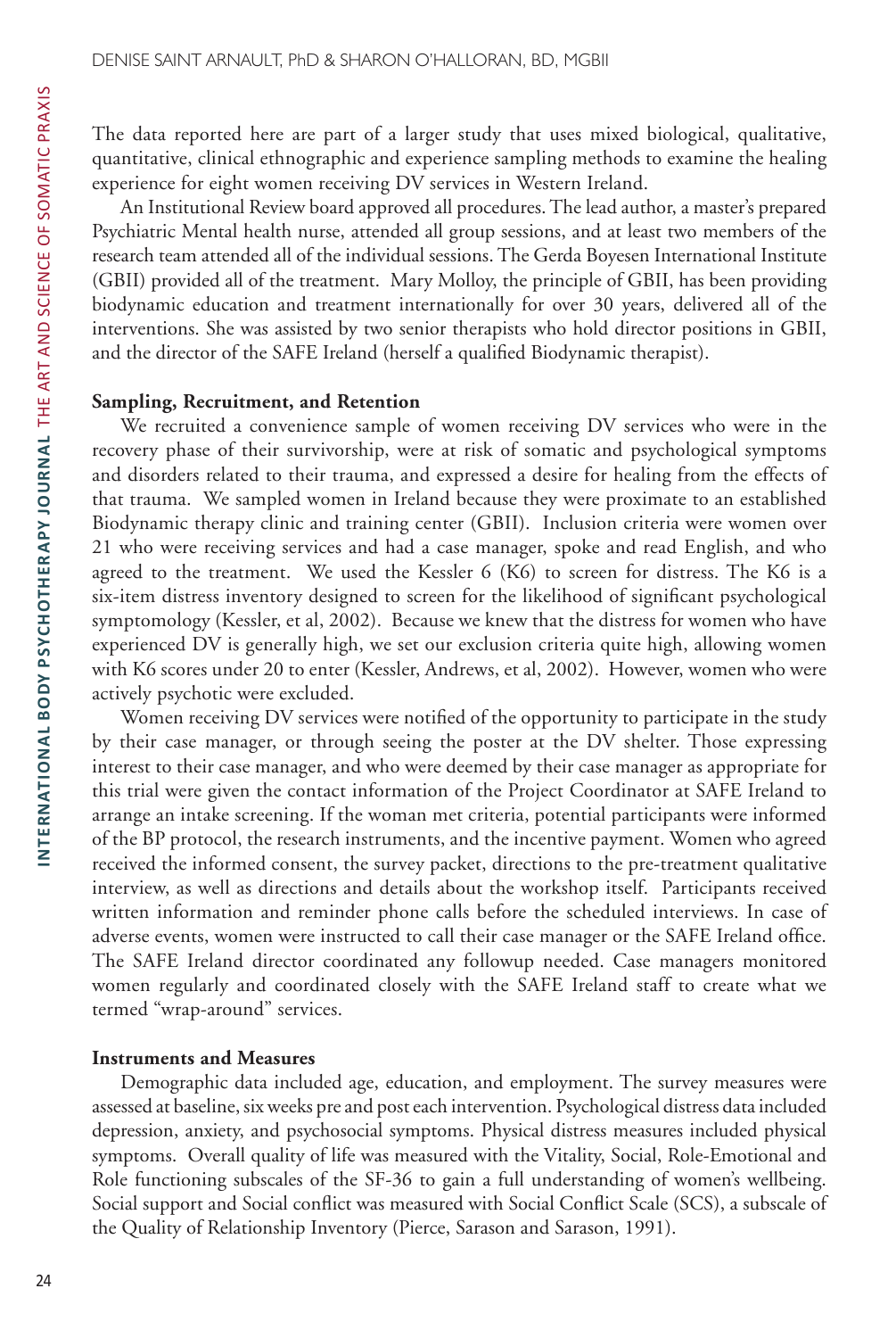All CESD, anxiety and physical and emotional symptoms were measured using the same Likert scale with "0" indicating little or no times per week to "3" indicating most or all of the time. *Depression* was measured with the Center for Epidemiologic Studies-Depression scale (CES-D), developed at a division of the National Institutes of Mental Health, in 1971 (Radloff, 1977). The CES-D is a selfreport scale that is an amalgamation of previously devised depressive inventories. Cronbach's alpha reliability for the CESD with this sample ranged from .95-.96. *Anxiety* was assessed using the Zung Anxiety Self Report (Zung, 1971), which is a 20-item instrument. Cronbach's alpha reliability for this sample was .84 (Zung, 1971). *Physical and emotional symptoms* were measured with the 45-item Composite Symptom Checklist (CSC), which included 22 physical items and 23 emotional items (Saint Arnault & Fetters, 2011). Quality of Life was examined with the Medical Outcomes Study Short Form-36 Health Survey (SF-36). The SF-36 was developed in the USA and has been used in a number of countries (Ware et al., 1998; Ware, Kosinski, & Keller, 1994; Ware & Sherbourne, 1992). We selected the sub-scales representing Bodily Pain, Vitality, Social Functioning and Role Functioning. *Social Support Satisfaction* was measured with the Social Support Questionnaire for Transactions (SSQT)(Suurmeijer et al., 1995) that measures satisfaction with social support in five domains: Emotional Support, Problem Oriented Emotional Support, Social Companionship, Instrumental Support and Problem Oriented Instrumental Support. Cronbach's alpha reliability ranged from .92-.95 (Suurmeijer et al., 1995). *Social conflict* was measured with Social Conflict Scale (SCS), a subscale of the Quality of Relationship Inventory (Pierce, Sarason and Sarason, 1991).

## **Intervention**

Participants in the BP intervention were treated over a 12-month period between May 2011 and May 2012. Our intervention consisted of both a group intervention and an individual bodywork session six months apart. In the group portion of the intervention, we focused on a biodynamic version of psychodrama, for which examples are published elsewhere (Saint Arnault, Molloy, O'Halloran, and Bell, 2013). Within this group, other members of the group might become part of the psychodrama; however, most of the time the most of the therapeutic work was done with the therapist in a one-on-one and the participant, witnessed by the group. The other component of our intervention was a bodywork session aimed at releasing tissue armoring and trapped energy, and the specific technique depended on the location of the trapped energy, but included well-known Biodynamic massage techniques. During both the group and the individual sessions, the therapist worked with the body and the psychological content that comes to the surface to promote energy discharge and resolution (Saint Arnault et al., 2013; Saint Arnault, Molloy, and O'Halloran, 2012; Saint Arnault et al., 2012).

The philosophy that guided the interventions provided in this study have been reported elsewhere (Saint Arnault, Molloy, & O'Halloran, 2012). In summary, the therapeutic team employed a *biodynamic environment*, which was understood as a space that affirmed the integrity of each person, and supported honest self-expression without judgment. This was a conscious creation of a safe and structured environment that aimed to allow self-discovery, release of trapped energy, and promote the re-integration of the mind and body. In addition, the treatment team used a system of *holding*, which involved supporting the participant to take time, with focused support and encouragement, to express feelings or thoughts arising from the intervention. Holding attention allowed the participant to complete their thoughts, feelings, and the interrupted impulses without judgment or interruption. In the bodywork sessions, holding the muscle or part of the body that had been weakened aimed to allow the complete circulation of energy. An important focus of our Biodynamic psychotherapy intervention was *listening to the body,* whereby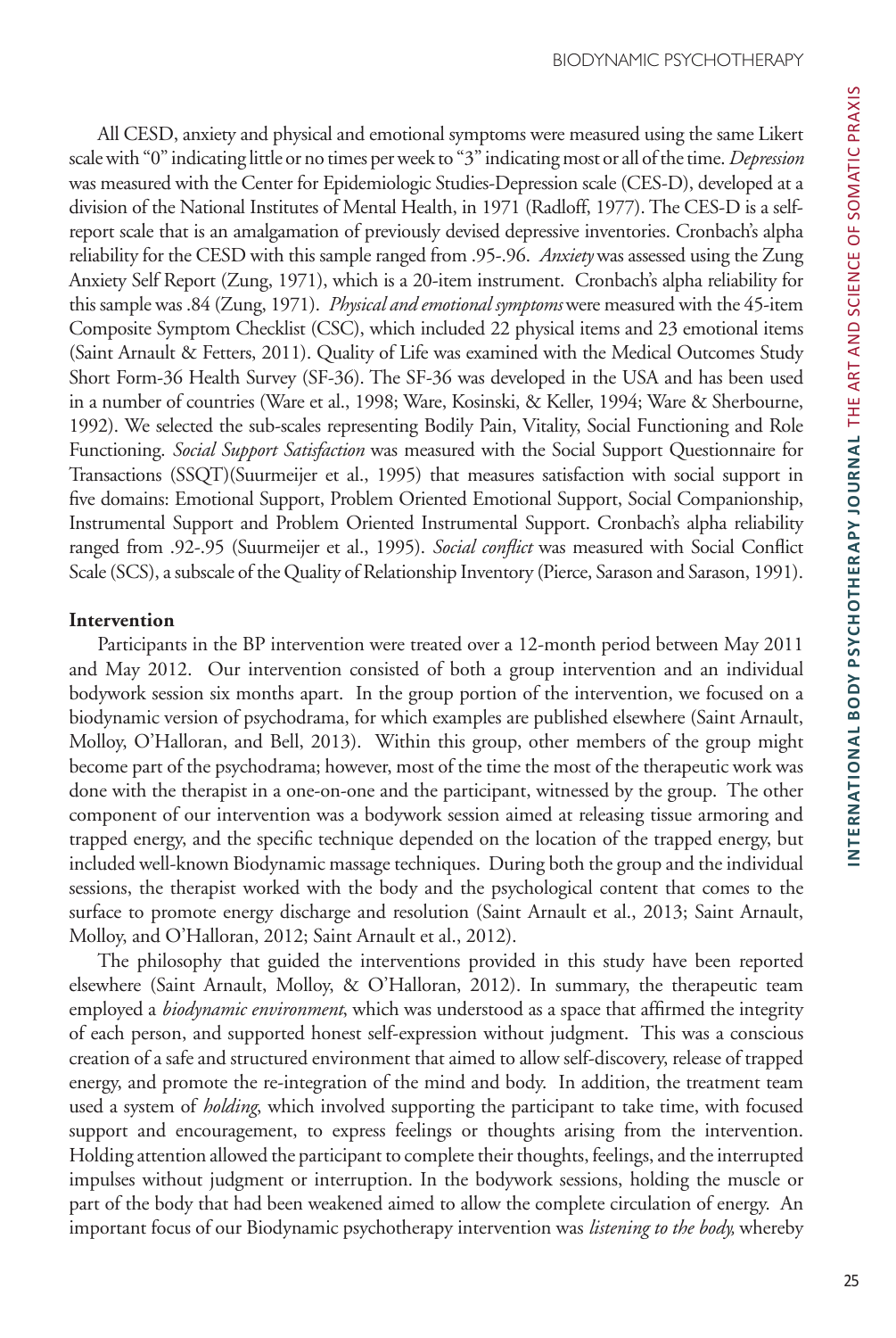the therapist assists the participant to gain awareness of habitual movements and discover their source through observation and mirroring, or encourages the participant to consciously alter or exaggerate these movements or bodily sensations to facilitate self-discovery and the discharge of trapped energy. Consistent with the Biodynamic psychotherapy goal of completing emotional cycles and facilitating vegetative discharge of trapped energy, the therapist assisted the participant in the discovery of the psychological and bodily places where energy had been stored, and held attention there while the participant completed the action, spoke the unspoken, or gave expression to the energy that needed to be discharged.

#### **Analysis**

We evaluated the impact of this treatment on the psychosocial health and wellbeing using baseline assessments and 6-week post-intervention standardized psychological, and quality of life measures for all workshops. According to recent research, paired t-test can be used with small sample sizes (De Winter, 2013). Therefore, we used t-test to compare pre and post-intervention scores for all time points (see Table 1). We also used means and standard deviations to calculate Cohen's d effect sizes. Cohen (1988) reports the following interpretation guideline for interpretation of effect sizes: 0.1 to 0.3 is a small effect; 0.3 to 0.5 is an intermediate effect and 0.5 and higher is a strong effect.

## **Findings**

#### **Sample Characteristics**

Eight women volunteered for this study, attended all workshops and the individual sessions, and completed all instruments. The average age of the women was 44 years. The range of time the women were with their abuser was 5-20 years. Four of the women had experienced and/or witnessed abuse as children, and several had experienced sexual abuse or rape either as children or in the abusive relationship. All of the women had been out of the violence for over four years, and two of the women were in new relationships. All of the women were in DV support services at the time of the study, and all but one had been in these services for years. Most of the women had vocational training and one had a graduate degree. All of the women were residing in rural areas of Ireland.

One of the findings from this study is a detailed picture of how trauma devastates the quality of life for women, even after years away from the abuse. The mean Kessler score of the women was 13.4 (SD=4.9), with a range from seven to 20 at baseline. The CESD scores ranged from 18-56 and the mean was 36.2 (SD=13.8) (cut-off, for indicating clinically significant depression, is 16)(Radloff, 1977). While the mean is still in the moderate range, Zung Anxiety Scale scores ranged from 18-46 with a mean of 31.3 (SD=10.7)(cut-off for moderate to severe anxiety is 45-59)(Zung, 1971). Physical and emotional symptoms were also high. On the CSC, women's sum of symptom scores ranged from 19-54 with a mean of  $34.4$  (SD=10.9). On the emotional symptom checklist  $(23)$  physical symptoms including depression, sadness, anxiety, fear, anger, loneliness, and out of body feelings), women's sum of symptom scores ranged from 27-68 with a mean of  $47.2$  (SD=15.5). There are no cutoffs for these scales, however Escobar reports that even three somatic symptoms predicts psychopathology (Escobar, Cook, Chen, Bara, Alegria, et al, 2010). Four of the eight women were on antidepressant medication, sleep aids, or both. The Kessler, CESD, Zung Anxiety scale, or symptom scores did not correlate with age, employment status, or education.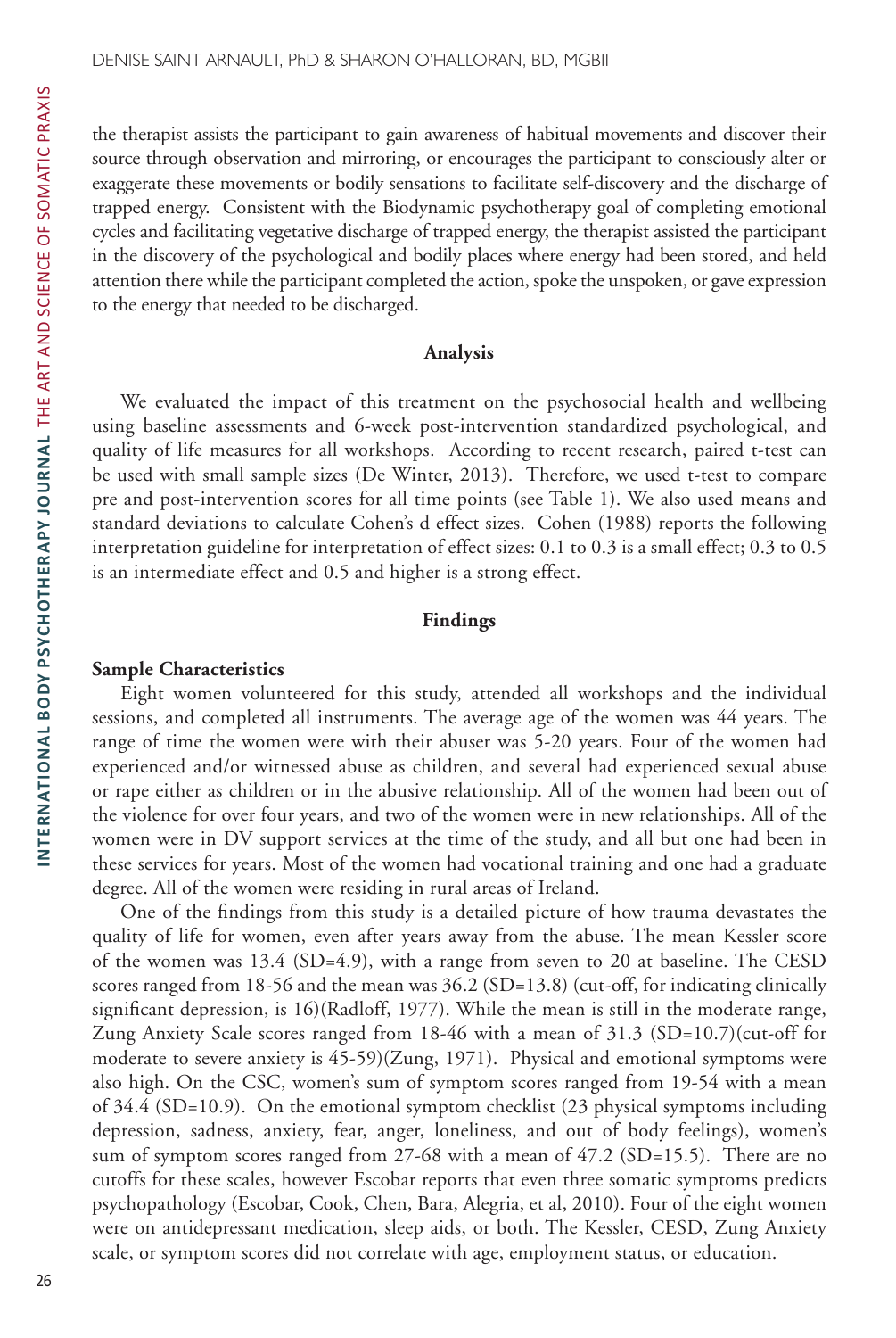| Health             | T1          | T <sub>2</sub>  | d      | T <sub>3</sub> | <b>T4</b>     | d       | T <sub>5</sub>  | T <sub>6</sub>  | d       |
|--------------------|-------------|-----------------|--------|----------------|---------------|---------|-----------------|-----------------|---------|
| Measure            |             |                 |        |                |               |         |                 |                 |         |
|                    | M(SD)       | M (SD)sig.      |        | M (SD)sig.     | M (SD)sig.    |         | M (SD)sig.      | M (SD)sig.      |         |
| Emotional          | 47.3(15.6)  | $24.9(17.2)^*$  | $-1.4$ | $23.9(18.8)*$  | $20.4(21.1)*$ | $-0.12$ | $20.5(21.0)^*$  | $18.0(19.2)$ *  | $-0.12$ |
| Physical           | 34.4(11.0)  | $16.9(9.8)$ *   | $-1.7$ | $17.8(9.9)*$   | $16.8(10.1)*$ | $-0.1$  | $17.3(9.7)^*$   | $13.8(9.9)*$    | $-0.36$ |
| Depression         | 36.3(13.8)  | $18.0 (14.5)^*$ | $-1.3$ | $20.5(13.3)*$  | $17.6(15.2)*$ | $-0.2$  | $18.3 (14.5)^*$ | $14.5(14.6)^*$  | $-0.3$  |
| Anxiety            | 31.3(10.8)  | $15.9(8.6)$ *   | $-1.6$ | $18.4(10.6)*$  | $21.4(7.8)$ * | 0.3     | $19.6(9.9)^*$   | $17.9(11.7)^*$  | $-0.2$  |
| Support            | 47.8(11.3)  | 53.4 (14.4)     | 0.4    | $57.0(13.0)*$  | 59.6 (14.9)*  | 0.2     | 59.9 (15.2)*    | $61.3 (16.2)^*$ | 0.1     |
| Conflict           | 17.8(3.4)   | 13.1(6.0)       | $-1.0$ | $13.4(3.2)*$   | 14.6(2.9)     | 0.4     | 14.8(2.8)       | $13.1(2.9)*$    | $-0.6$  |
| Vitality           | 25.0(18.9)  | $46.9(16.7)^*$  | 1.2    | $42.5(19.6)^*$ | 35.0(26.3)    | $-0.3$  | 35.0(26.3)      | $43.8(17.7)^*$  | 0.4     |
| <b>Bodily Pain</b> | 42.8(29.7)  | 55.9 (31.0)     | 0.4    | $59.1(22.6)^*$ | 55.9(22.5)    | $-0.1$  | 57.5(24.6)      | 59.1 (58.7)     | 0.04    |
| Social             | 48.4 (30.9) | 62.5(30.6)      | 0.5    | 59.4 (18.6)    | 53.1 (19.8)   | $-0.3$  | 56.3(24.1)      | 56.3(20.0)      | --      |
| Role               | 25.0(38.8)  | 45.9 (39.6)     | 0.6    | 46.1(32.2)     | 45.8 (35.4)   | --      | 50.0 (39.8)     | 45.8 (46.9)     | $-0.1$  |

*Table 1: Health indicators changes over time (\*p <05)*

# **Distress**

The distress indicators in this study were emotional symptoms, physical symptoms, depression scores and anxiety scores (see Chart 1). The women in the cohort study had statistically significant and sustained improvements in all of their distress indicators. There was a large effect on emotional symptoms after the first workshop (baseline  $M=47.3$ ,  $SD=15.6$ ) compared with six-week findings, M=24.9, SD=17.2 ( $t=3.7$ ,  $dt=7$ ,  $p=0.01$ ;  $d=-1.4$ ). These means remained low, with statistically significant mean differences across all time points (mean range was from 18- 23.9, *p*.> .01) compared with the baseline. Physical symptoms declined after the first workshop (baseline M=34.4, SD=11.0) compared with six-week findings, M=16.9, SD=9.8 (*t*=8.8, *df*=7, *p*=.00; *d*=-1.7). These means remained lowered, with statistically significant mean differences across all time points (mean range was from 13.8-17.8, *p*.> .01) compared with the baseline. Depression symptoms reduced after the first workshop (baseline M=36.3, SD=13.8) compared with 6 week M=18.0, SD=14.5)( $t=5.8$ ,  $dt=7$ ,  $p=.00$ ;  $d=-1.3$ ). These means remained low with statistically significant mean differences across all time points (mean range was from 14.5-20.5, *p*.> .01) compared with the baseline. Finally, Anxiety symptoms declined after the first workshop (baseline M=31.3, SD=10.8) compared with six-week findings, M=15.9, SD=8.6,  $(t=5.4, df=7,$ *p*=.01; *d*=-1.6). These means remained low with statistically significant mean differences across all time points (mean range was from 17.9-21.4, *p*.> .03) compared with the baseline.



*Chart 1: Distress Changes*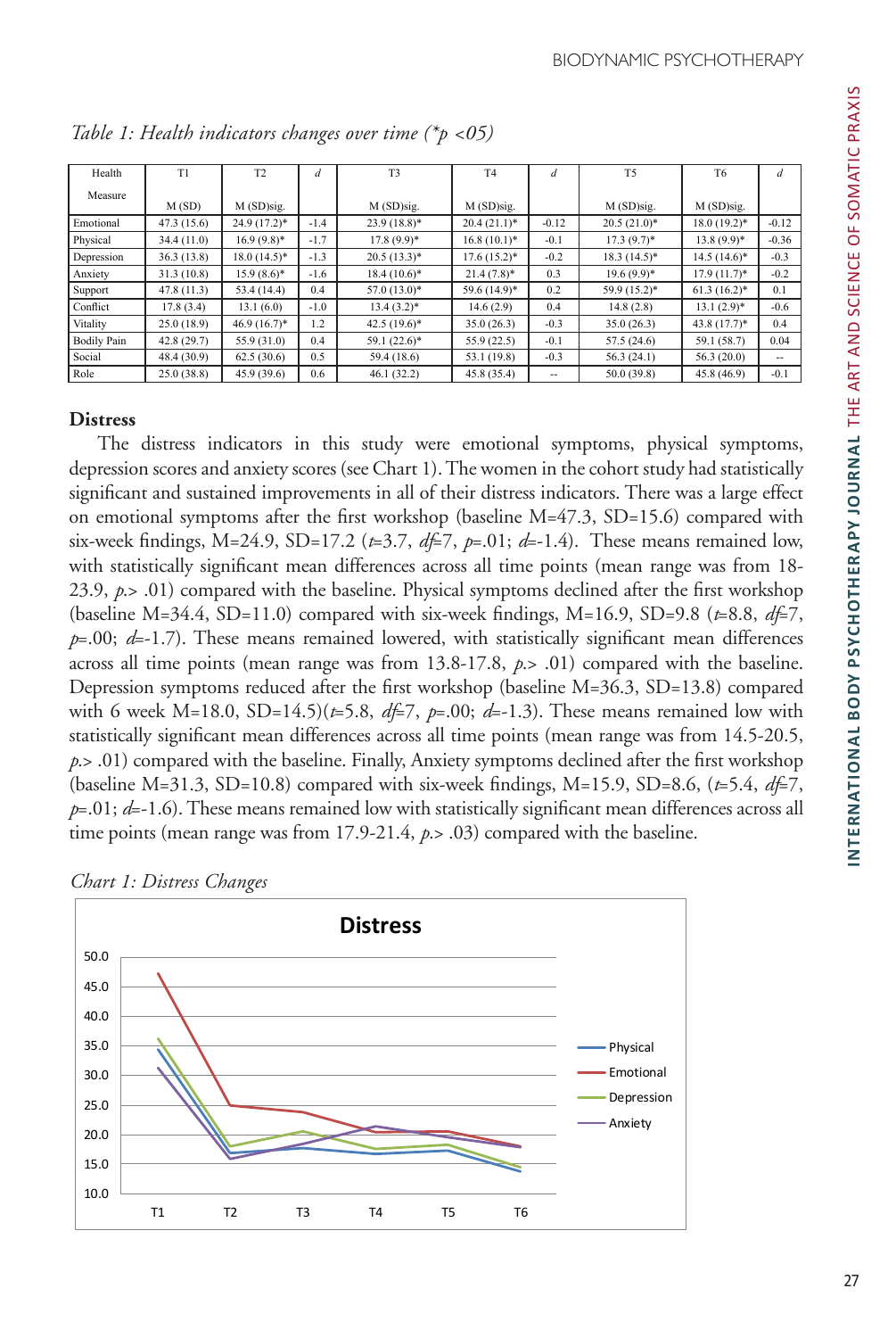# **Quality of Life**

The Quality of Life indicators used in this study were vitality, bodily pain, social functioning and role functioning (see Chart 2). The women in the cohort study had some statistically significant changes in vitality. There were no statistically significant changes in social functioning or at any time point. Vitality means were statistically increased from baseline (baseline M=25.0, SD=18.9) compared with six-month time point mean of 42.5, SD=19.6 ( $t=2.6$ ,  $d\neq 7$ ,  $p=.04$ ; *d*=1.2); and at the one-year time point (M=43.8, SD=17.7)(*t*=-2.5, *df*=7, *p*=.04; *d*=0.4).





# **Social Support and Social Conflict**

The social indicators in this study were use of social support and social conflict (see Chart 3). The women in the cohort study had statistically significant and sustained improvements in their use of social support at 6 months and for the rest of the time points. Social conflict scores were statistically reduced at the six-month point and after the year out intervention. There was an improvement in use of social support (baseline  $M=47.8$ ,  $SD=11.3$ ) at the 6 months ( $M=57.0$ , SD=13.0,  $(t=4.1, df=7, p=.01; d=0.4)$ . These mean improvements remained with statistically significant mean differences across all remaining time points (mean range was from 59.6-61.3 *p*.> .01) compared with the baseline. Social Conflict scores declined (baseline M=17.8, SD=3.4) at the six-month point (M=13.4, SD=3.2)(*t*=4.6, *df*=7, *p*=.00; *d*=-1.0). These means were statistically lowered again after the year out intervention (M=13.1, SD=2.9, (*t*=3.2, *df*=7, *p*=.01; *d*=-0.6).



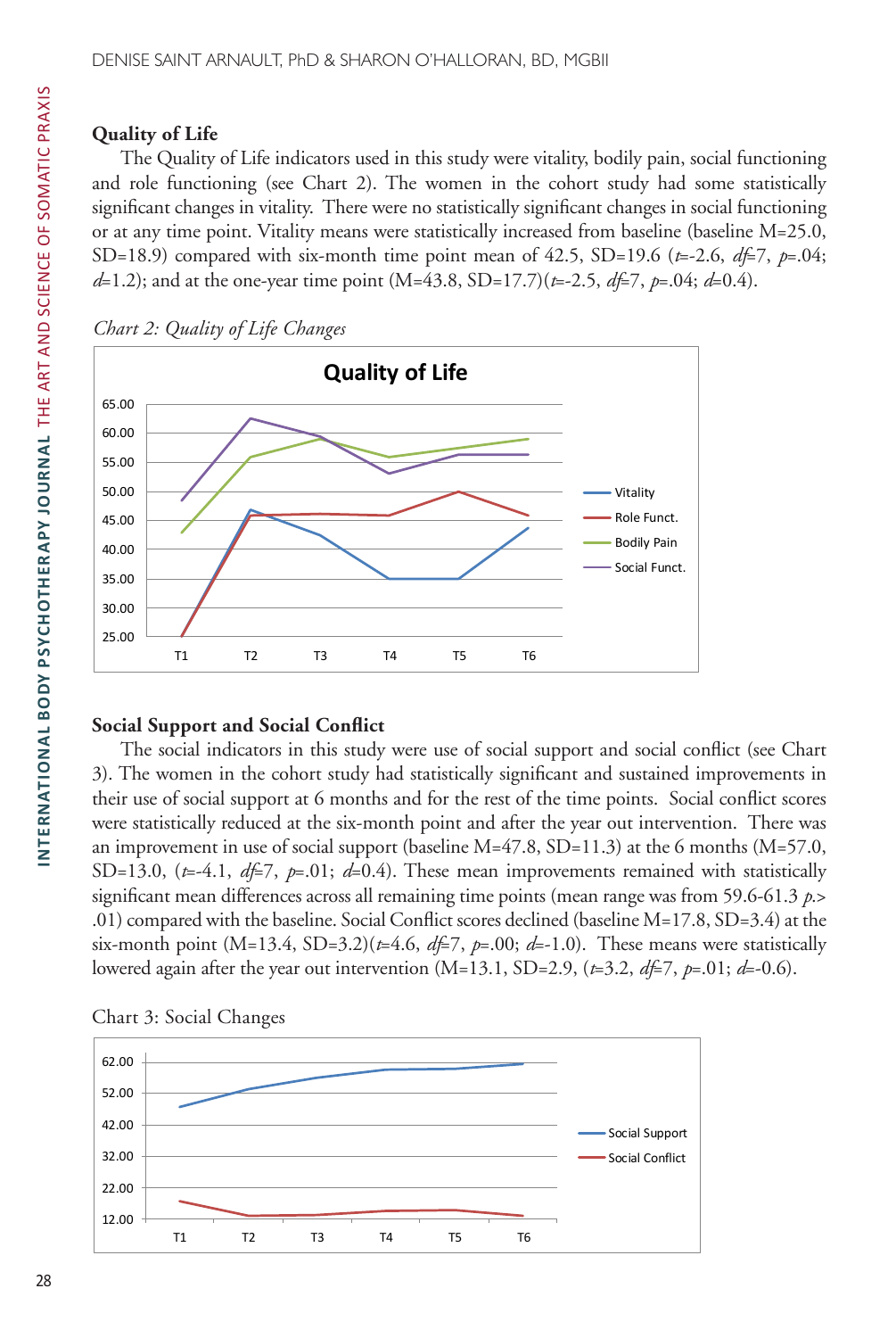#### **Discussion**

Having endured psychological, physical and sexual violence significantly increases the incidence of mental health problems, including depression, posttraumatic stress disorder, anxiety, suicidal behavior, sleep and eating disorders, social dysfunction, and an increased likelihood of substance abuse (Pico-Alfonso et al., 2006). This was true for the women in our sample, for whom the level of distress was extremely high. What was surprising, however, was that in the early conceptualization of this study, we met with DV service providers from our recruitment site, and decided to offer this research study only to recipients who they considered to be stable and ready for healing. The women who joined our study were stable: raising children, working or going to school, and generally getting on with their lives. These data underscore the amazing resilience of women who move on with their lives and families despite carrying a significant symptom burden. It also suggests that the symptom burden carries on for many years after leaving a relationship. The field of women's mental health could benefit from more studies about the readiness of women to avail themselves of services, and the types of services needed at critical junctures extending well beyond the first year after leaving an abusive relationship.

This study suggests that Biodynamic therapy can be rapid, which is consistent with the limited theoretical literature (Boyesen, 1980; Southwell, 1988). From a neurological standpoint, the person can move from a chronically hypervigilant state (experienced by the person as anxiety, depression, and physical pain) to normal and self-regulating states of arousal dictated by present circumstances. Indeed, we saw instabilities in some symptoms over the course of the year that may be related to these neuro-fluctuations, even though the women were on their way to healing and stable change. Theoretically, the principle of neuroplasticity can be seen as a building block effect, such that trauma exposure can result in incremental enlargement of a fear network in the brain (Kolassa and Elbert, 2007). However, we believe that this same neuroplasticity can allow people to begin to rehearse and relearn life patterns that can restore wellbeing. Feeling a renewed sense of coherence and feeling able to use available social supports (or beginning to form relationships that are fulfilling) can enable the person to re-build a life of health. The benefits of the value of positive emotions is theoretically explicated by Frederickson (Fredrickson, 2001; Fredrickson and Cohn, 2008). Her Broaden and Build theory suggests that positive emotions broaden people's moment to moment thoughts and actions, allowing them to recognize and respond to situations that promote life, happiness, satisfaction and peace. Making these momentto-moment cognitive, affective, and behavioral choices allows people to bring in resources that further promote their health and wellbeing, including everything from activities, to creative pursuits, to social relationships. When people are trapped in reflexive and habitual responses formed during times of trauma, and reactivated and reenacted repeatedly after the threat has passed, their ability to identify and use potentially positive situations is diminished. When these reflexive pathways are interrupted, a person's natural inclination to identify and use situations to their advantage is enabled.

From a Biodynamic point of view, the discharge of energy that prompts habitual patterns may have enabled the women to recognize and use the positive circumstances and relationships they had put into place in their lives, and to learn new patterns of thinking, acting and relating such that they were able to maintain health and build from there. We believe that 12 months is a short time for such broaden and build changes to achieve their full effect. However, these data do suggest that the reduction in symptoms and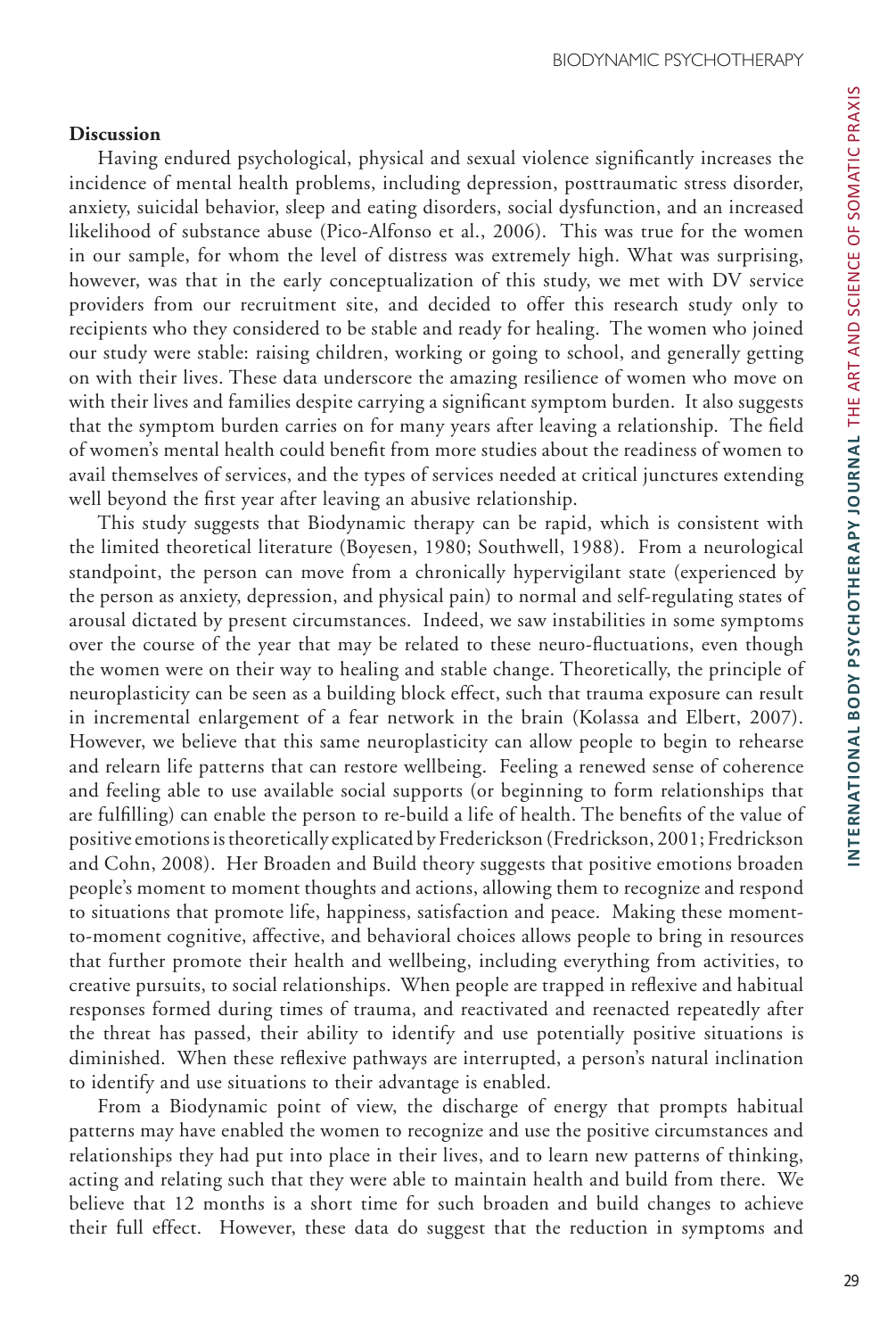the restoration of wellbeing was sustained over that time, providing the women with the opportunity to begin to find and/or practice new healthful patterns of thinking, feeling, and relating. Further research is necessary to learn what resources and support women may need to make the best use of this critical time in their recovery.

We saw stages of recovery in the women that are somewhat different from those reported in the literature (Herman, 1997; B. A. van der Kolk et al., 1996; B. A. van der Kolk, D. Pelcovitz, & S. Roth, 1996). Herman recognized the establishment of safety, remembrance and mourning, and finally reconnection with ordinary life. The women in this study had been out of their relationships for over four years and had established relative physical safety. However, we found that feelings of safety, security and emotional safety remained an on-going struggle. In light of the number of symptoms and our earlier discussion of the nature of chronic activation of the sympathetic or immobilization systems, women were often not *feeling* safe. Our findings also indicate that reconnection with ordinary life involves numerous processes, and that this was often difficult for participants in our study. For example, since women were grappling with numerous physical and emotional symptoms, meeting the challenges of day-to-day life was a struggle. In general, women learned that the Biodynamic view of trauma could help them understand that even after so many years away from the abuse, trapped energy and incomplete cycles could explain why they had difficulty achieving the zest, vigour, vitality and social engagement that they had been searching for.

We defined healing broadly and theorized that earlier interventions would "unfreeze" the women's neurophysiological system. However, we gave two more interventions aimed at not only reducing symptoms but also improving functioning. While there are dramatic changes in symptoms that were sustained over time, the changes in other aspects of health such as quality of life or meaning were slower to change. For example, while social functioning (as measured by the SF-36) didn't improve, social conflict reduced and use of social support increased. When we understand healing as moving beyond symptom reduction to moving back into the social world after social isolation, this finding is an important one. In addition, since symptom burden, functioning and social engagement are interrelated, we can expect that over the course of a year, people healing from trauma might experience uneven changes or times when their problems return temporarily. Therefore, we recommend future research that maintains a broad-based conception of what healing is expected when, and why these may be so.

The limitations of this pilot study include the very small sample. In addition, we did not use a control or treatment as usual group. Our aim was to determine the feasibility of this approach to healing for women from this population, and we discovered that women would not only engage in the healing, but also engage in research related to the value of this approach for their mental and physical health. The data reported here are promising and support larger and more complex trials and comparison research studies with other types of more standard intervention methods such as cognitive behavioral therapy. While we did not collect all of the data from our sample about past history with the mental health system, women reported diagnoses and medication usage, suggesting at least some encounters with the medical system.

Additional research is needed to learn what services women access and the benefits and limitations of those services to assist with the healing women need to fully thrive after leaving an abusive relationship. This was an important longitudinal study of a cohort of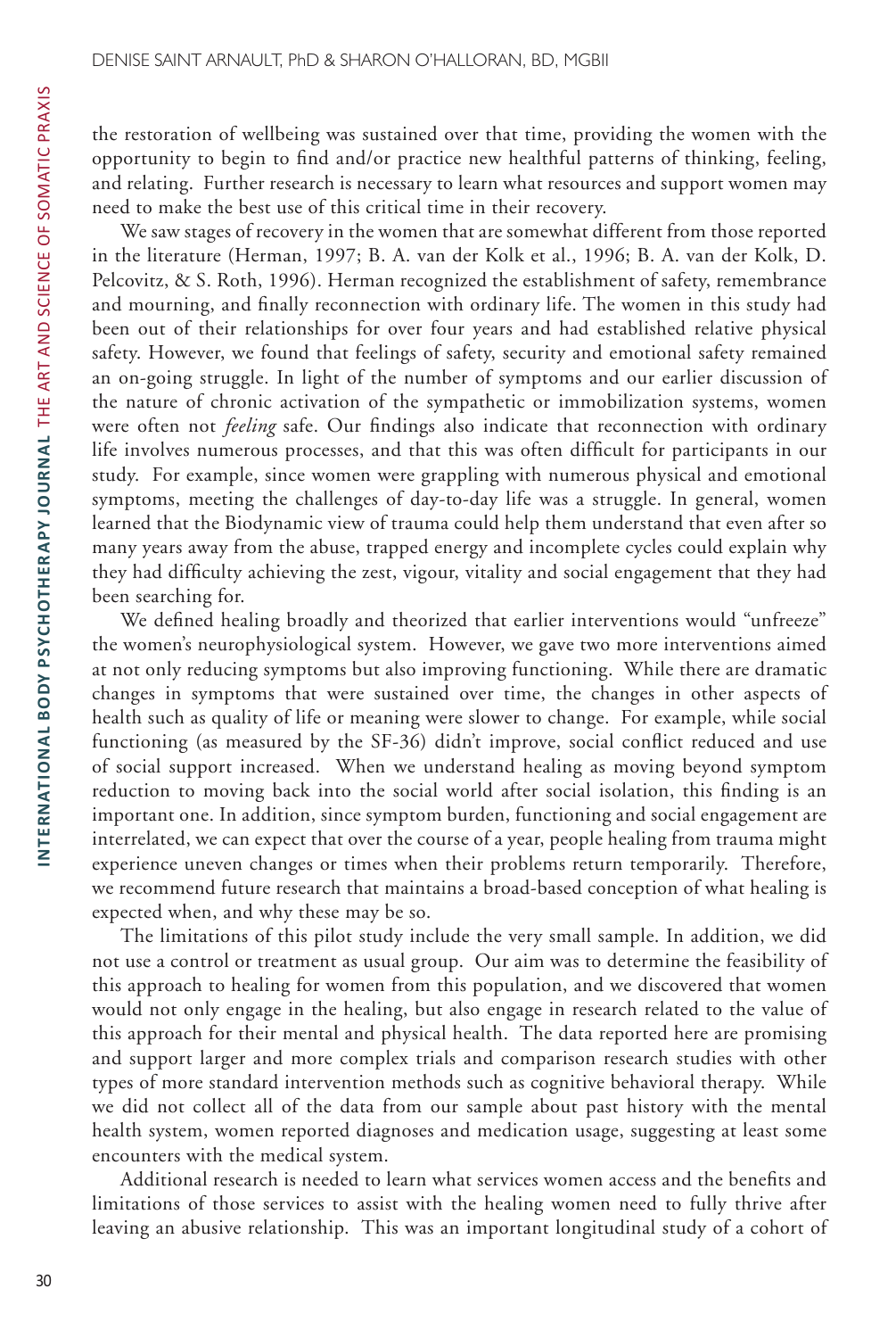DV women and demonstrated that these women were able to gain significant reductions in their symptom burden. In addition, the measures of quality of life showed that these reductions in symptoms may have translated into an improvement in their quality of life, especially in the areas of bodily pain and vitality. The clinical foci were working with the feelings of being stuck or frozen, and opening up to life and relationships. The aim seemed to be to help the women get re-activated, and re-engaged in their lives, to complete actions they needed to complete, and to release the trapped energy so that it was available for other important uses.

#### **BIOGRAPHIES**

Denise Saint Arnault, PhD, RN is an Associate Professor of Nursing at the University of Michigan. In clinical practice as a psychiatric nurse, she provided psychotherapy for women who were recovering from trauma. Her recent research has focused on the use of integrative interventions to aid in trauma recovery, including Biodynamic Psychotherapy and narrative approaches to promote help seeking for distress. Other research includes federally funded studies that examine personal, cultural and social influences on illness experiences and help-seeking for mental health distress and trauma. Email: starnaul@med.umich.edu

Sharon O'Halloran, BD, Dip. Mediation, MGBII, has been the Director of SAFE Ireland, the national representative body for domestic violence services in Ireland for the past 13 years. She has worked in the community for over 20 years with expertise in organisational change, leadership, social change and violence against women. As part of her work with SAFE Ireland she explores new ways of healing from trauma and ending intergenerational cycles of domestic violence. As a fully qualified biodynamic psychotherapist, she is also interested in the intersection between organisational development, social change and healing.

Email: sharon@safeireland.ie

## **REFERENCES**

- Allmer, C., Ventegodt, S., Kandel, I., & Merrick, J. (2009). Positive effects, side effects and adverse events of clinical holistic medicine. A review of Gerda Boyesen's nonpharmaceutical mind-body medicine (biodynamic body-psychotherapy) at two centres in United Kingdom and Germany. *Int J Adolesc Med Health, 21*(3), 281-297.
- Boyesen, G. (1980). *Collected papers of biodynamic psychology* (Vol. 1 & 2). London: Biodynamic Publications.
- Cohen, J. E. (1988). Statistical Power Analysis for the Behavioral Sciences. Hillsdale, NJ, Lawrence Erlbaum Associates, Inc.
- Courtois, C. A. (2004). Complex trauma, complex reactions: Assessment and treatment. *Psychotherapy: Theory, Research, Practice, Training, 41*(4), 412-425.
- Courtois, C. A., & Ford, J. D. (2009). *Treating complex traumatic stress disorders: An evidence-based guide.* New York: Guilford Press.
- Crowne, S. S., Juon, H. S., Ensminger, M., Burrell, L., McFarlane, E., & Duggan, A. (2010). Concurrent and Long-Term Impact of Intimate Partner Violence on Employment Stability. *Journal of Interpersonal Violence, 26(6), 1282-1304.*
- De Jong, J. (2002). *Trauma, war, and violence: Public mental health in sociocultural*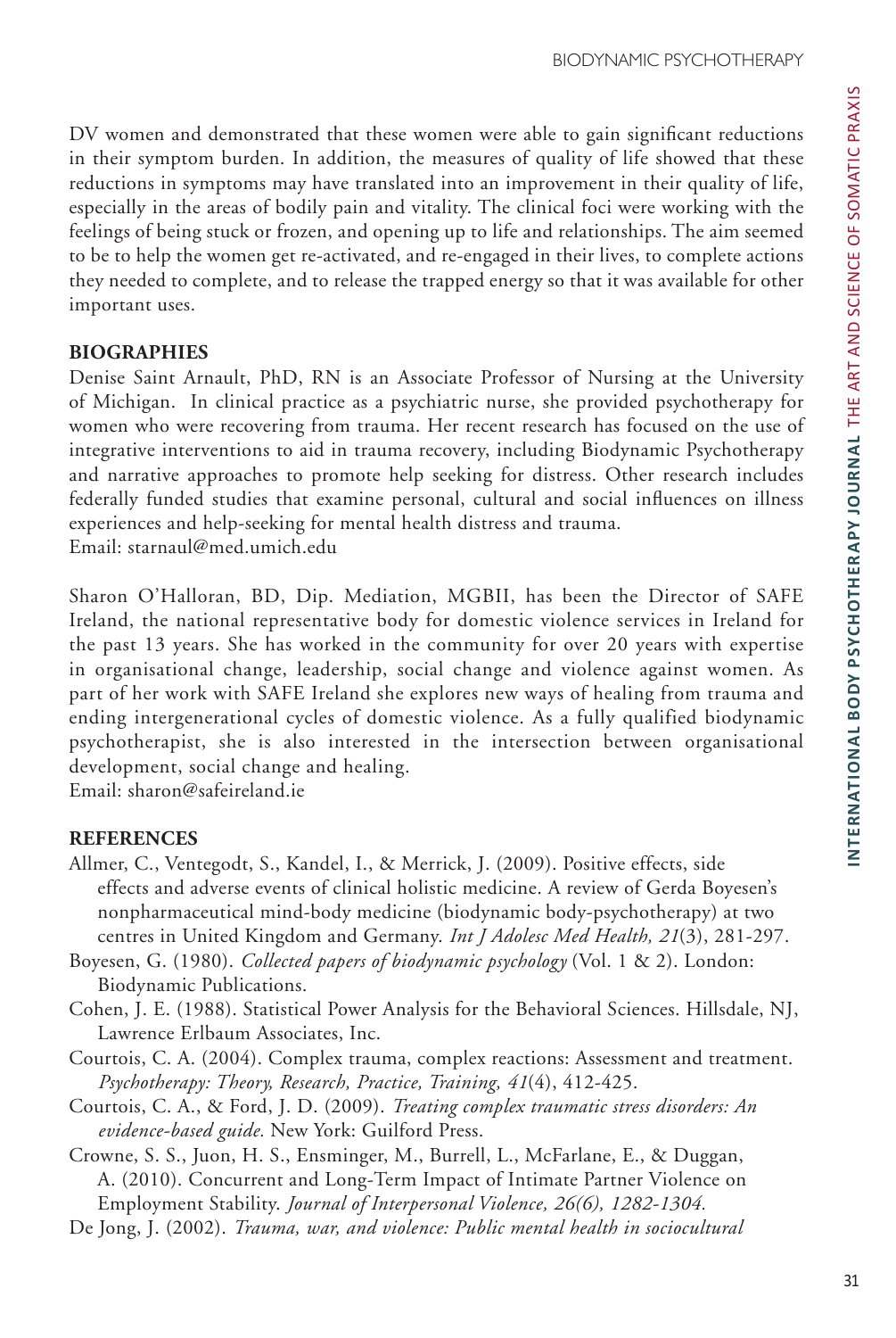*context.* New York: Springer

- DePrince, A. P., & Freyd, J. J. (2007). Trauma-induced dissociation. In M. J. Friedman, T. M. Keane & P. A. Resick (Eds.), *Handbook of PTSD: Science and practice* (pp. 135- 150). New York: Guilford Press.
- De Winter, J. (2013). "Using the Student's t-test with extremely small sample sizes." Practical Assessment, Research & Evaluation 18(10): 2.
- Escobar, J. I., B. Cook, Chen, C., Gara, M.A., Alegría, M., et al. (2010). "Whether medically unexplained or not, three or more concurrent somatic symptoms predict psychopathology and service use in community populations." Journal of Psychosomatic Research 69(1): 1-8.
- Fredrickson, B. L. (2001). The role of positive emotions in positive psychology: The broaden-and-build theory of positive emotions. *American psychologist, 56*(3), 218.
- Fredrickson, B. L., & Cohn, M. A. (2008). Open hearts build lives: Positive emotions, induced through loving-kindness meditation, build consequential personal resources. *Journal of Personality and Social Psychology, 95(5)*, 1045-1062.
- Herman, J. L. (1997). *Trauma and recovery.* New York: Basic Books.
- Hill, M., & Ballou, M. (2005). From the past toward the future. *Women & Therapy*, *28*(3-4), 161-163.
- Kezelman, C., & Stavropoulos, P. (2012). The Last Frontier:' Practice guidelines for treatment of complex trauma and trauma informed care and service delivery. Kirribilli, Australia: Adults Surviving Child Abuse.
- Kilpatrick, D. (2003). Violence and risk of PTSD, major depression, substance abuse/ dependence, and comorbidity: Results from the National Survey of adolescents. *Journal of Consulting and Clinical Psychology, 71*(4), 692.
- Klopstech, A. (2005). Catharsis and self-regulation revisited: Scientific and clinical considerations. *Bioenergetic Analysis, 15*(1), 101-132.
- Koemeda-Lutz, M., Kaschke, M., Revenstorf, D., Scherrmann, T., Weiss, H. & Soeder, U. (2003). Preliminary results concerning the effectiveness of Body Psychotherapies in outpatient settings A multicenter study in Germany and Switzerland. *Psychotherapie Forum,*11, 70-79.
- Koemeda-Lutz, M., M. Kaschke, et al. (2006). "Evaluation of the effectiveness of Body Psychotherapy in outpatient settings (EEBP)." *Psychother. Psych. Med. Psychosom.*, 206(56): 480-487.
- Kolassa, I. T., & Elbert, T. (2007). Structural and functional neuroplasticity in relation to traumatic stress. *Current Directions in Psychological Science, 16*(6), 321-325.
- Leitch, M. L., Vanslyke, J., & Allen, M. (2009). Somatic experiencing treatment with social service workers following Hurricanes Katrina and Rita. *Social Work, 54*(1), 9-18.
- Nijenhuis, E., van der Hart, O., & Steele, K. (2010). Trauma-related structural dissociation of the personality. *ANS: The Journal for Neurocognitive Research, 52*(1), 1-23.
- Ogden, P., Minton, K., & Pain, C. (2006). *Trauma and the body: A sensorimotor approach to psychotherapy:* WW Norton & Company.
- Ogden, P., Pain, C., & Fisher, J. (2006). A Sensorimotor Approach to the Treatment of Trauma and Dissociation. *Psychiatr Clin N Am, 29(1)*, 263-279.
- Pierce GR, Sarason IG, Sarason BR. General and relationship-based perceptions of social support: are two constructs better than one. Journal of Personality and Social Psychology. 1991;61(6):1029-1039. 103.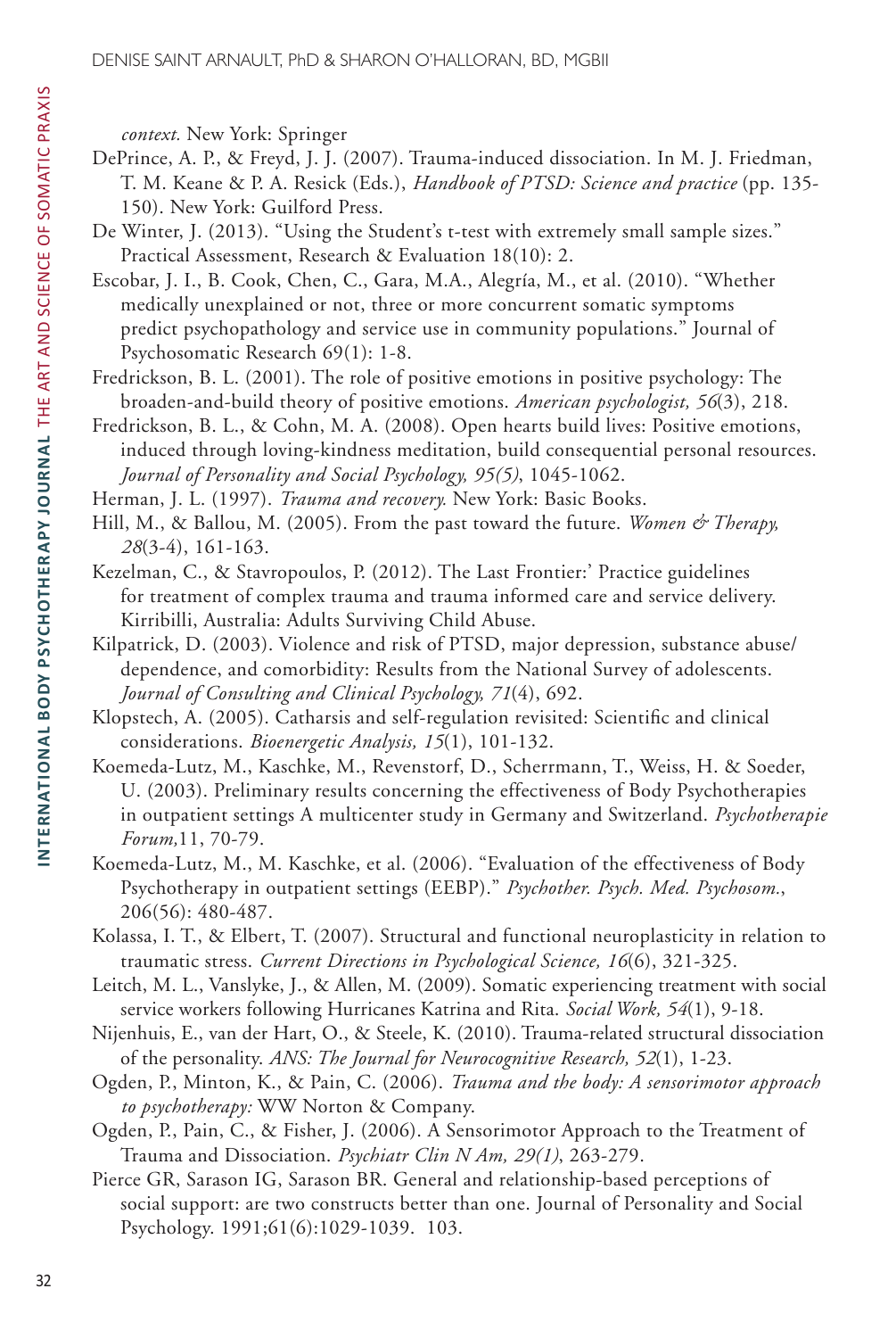- Pico-Alfonso, M. A., Garcia-Linares, M. I., Celda-Navarro, N., Blasco-Ros, C., Echeburúa, E., & Martinez, M. (2006). The impact of physical, psychological, and sexual intimate male partner violence on women's mental health: depressive symptoms, posttraumatic stress disorder, state anxiety, and suicide. *Journal of Women's Health, 15*(5), 599-611.
- Price, C. (2005). Body-Oriented Therapy in recovery from childhood sexual abuse: An efficacy study *Alternative therapies in health and medicine, 11*(5), 46-57.
- Price, C. (2007 ). Dissociation reduction in body therapy during sexual abuse recovery. *Complement Ther Clin Pract, 13*(2), 116-128.
- Radloff, L. S. (1977). The CES-D scale: A self-report depression scale for research in the general population. *Applied Psychological Measurement, 1*(385-401).
- Saint Arnault, D. M., & Fetters, M. D. (2011). RO1 Funding for Mixed Methods Research: Lessons learned from the Mixed-Method Analysis of Japanese Depression Project. *Journal of Mixed Methods Research.*
- Saint Arnault, D. M., Molloy, M., & O'Halloran, S. (2012). *The Biodynamic Approach for treatment of Trauma* Paper presented at the World Congress for Domestic Violence Shelters, Washington DC.
- Saint Arnault, D. M., Molloy, M., & O'Halloran, S. (2012). The use of Psychodrama in Biodynamic Psychotherapy: Case Examples from a Domestic Violence Healing workshop. *International Journal of Family Studies, 17*(2), 112-119.
- Saint Arnault, D. M., Molloy, M., O'Halloran, S., & Bell, G. (2013). "You made your bed, now you can lie in it:" the Biodynamic understanding of healing the social mechanisms keeping women in abusive relationships. In C. Arcidiacono, I. Testoni & A. Groterath (Eds.), *Daphne and the centaurs: Overcoming gender based violence.* (pp. 93-102). Leverkusen, Germany: Budrich International Publisher.
- Schore, A. N. (2002). Dysregulation of the right brain: a fundamental mechanism of traumatic attachment and the psychopathogenesis of posttraumatic stress disorder. *Aust N Z J Psychiatry, 36*(1), 9-30.
- Solomon, E. P., & Heide, K. M. (2005). The biology of trauma. *Journal of Interpersonal Violence, 20*(1), 51-60.
- Solomon, E. P., Solomon, R. M., & Heide, K. M. (2009). EMDR: An Evidence-Based Treatment for Victims of Trauma. *Victims and Offenders, 4*(4), 391-397.
- Southwell, C. (1988). The Gerda Boyesen method: biodynamic therapy. In J. Rowan & W. Druden (Eds.), *Innovative therapy in Britain.* London: Open University Press.
- Suurmeijer, T., Doeglas D. M., Briangon S., Krijnen W., Krol B., et al. (1995). The measurement of social support in the "European research on incapacitating diseases and social support": the development of the Social Support Questionnaire for Transactions (SSQT). *Social Science and Medicine 40*(9), 1167-1316.
- Tjaden, P., & Thoennes, N. (1998). Prevalence, Incidence, and Consequences of Violence Against Women: Findings From the National Violence Against Women Survey. Washington DC: U.S. Department of Justice.
- van der Kolk, B., Pelcovitz, D., & Roth, S. (1996). Dissociation, somatization, and affect dysregulation: the complexity of adaptation of trauma. *Am J Psychiatry, 153*(7 Suppl), 83-93.
- van der Kolk, B. A., McFarlane, A. C., & Weisaeth, L. (Eds.). (1996). *Traumatic stress: The effects of overwhelming experience on mind, body, and society.* New York: Guilford Press.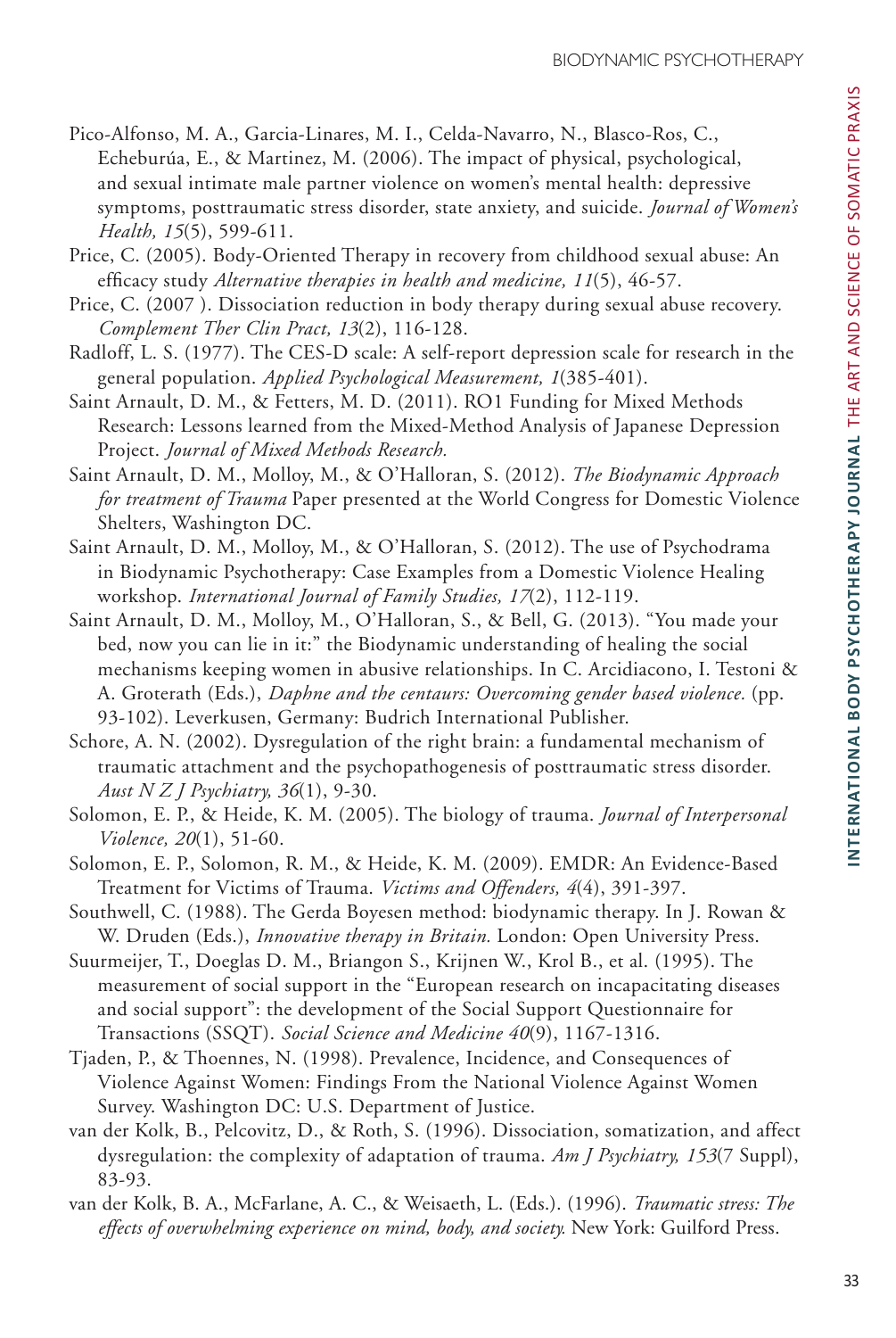Ventling, C. D. (2002). Efficacy of Bioenergetic Therapies and Stability of the Therapeutic Result: A Retrospective Investigation. *USABP Journal, 1*(2), 5-28.

- Ware, J. E., Kosinski, M., Gandek, B. G., Aaronson, N., Alonso, J., Apolone, G., . . . Sullivan, M. (1998). The Factor Structure of the SF-36® Health Survey in 10 Countries: Results from the International Quality of Life Assessment (IQOLA) Project. *J Clin Epidemiol* 51(11), 1159-1165.
- Ware, J. E., Kosinski, M., & Keller, S. K. (1994). SF-36® *Physical and Mental Health Summary Scales: A User's Manual.* . Boston: The Health Institute.
- Ware, J. E., & Sherbourne, C. D. (1992). The MOS 36-Item Short-Form Health Survey (SF-36®): I. conceptual framework and item selection. *Medical Care, 30*(6), 473-483.
- Wilson, J. P. (2008). Culture, trauma, and the treatment of post-traumatic syndromes: A global perspective. *Ethnocultural perspectives on disaster and trauma,* 351-375.
- Zelikovsky, N., & Lynn, S. (2002). Childhood psychological and physical abuse: Psychopathology, dissociation, and Axis I Diagnosis. *Journal of Trauma and Dissociation, 3(3)*, 27-58.
- Zung, W. K. (1971). A rating instrument for anxiety disorders. *Psychosomatics, 12*(6), 371-379.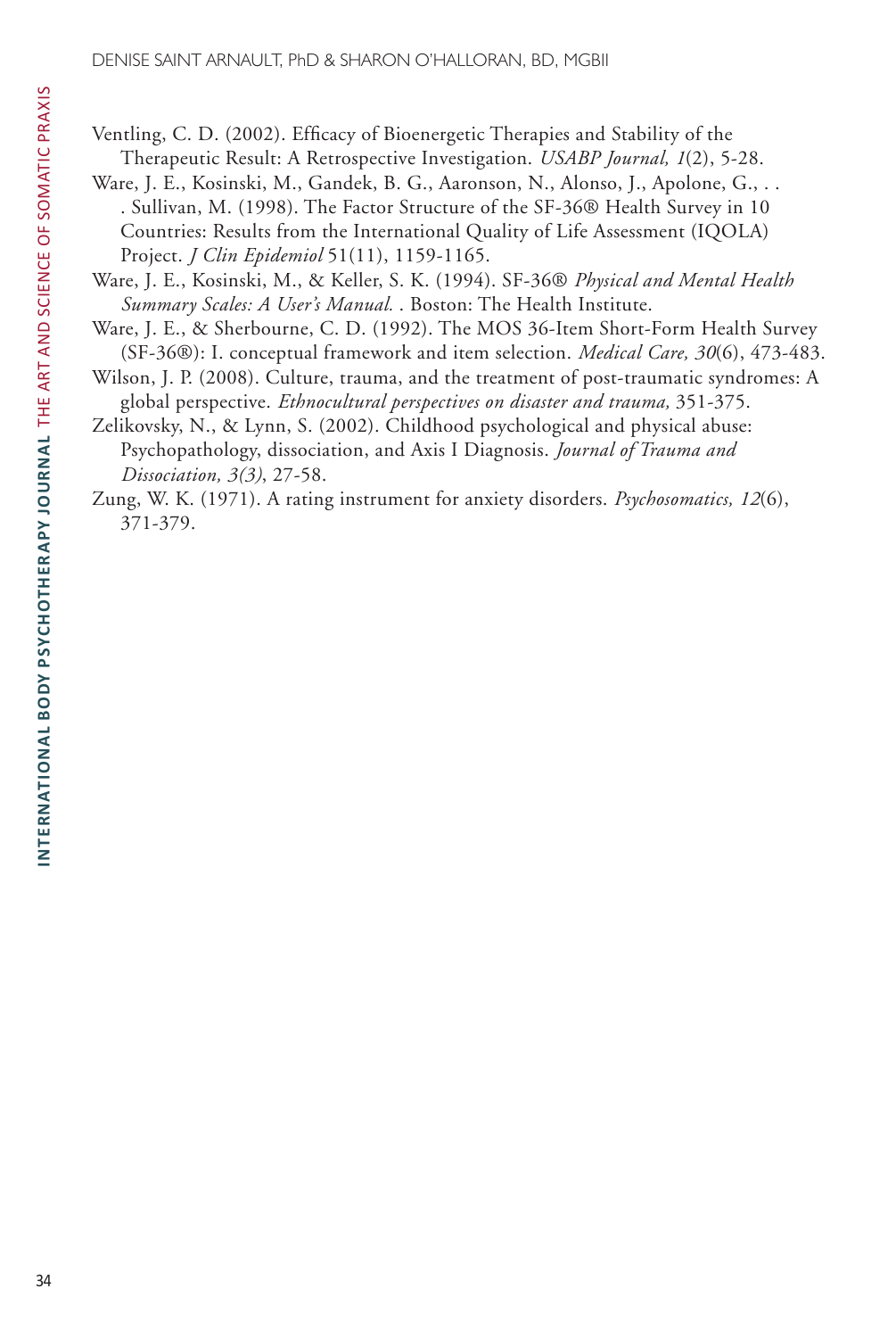# **WRITING ABOUT BODY PSYCHOTHERAPY**

An invitation to write for us, with us, with support along the way. Your writing can contribute to and enrich the 'body' of critical and reflective content, as well as to the clinical expertise, in the 'field' of body psychotherapy.

## **Whom can you write for?**

We suggest that – for a professional article – you consider:

The EABP/USABP peer-reviewed **International Body Psychotherapy Journal** (for original work only): www.ibpj.org

The peer-reviewed journal of Body, Movement and Dance in Psychotherapy (for original work only): www.tandfonline.com/toc/ tbmd20/current#.VBfpFS6wJRU

**Or:** (for German language authors) **körper – tanz – bewegung:** Zeitschrift für Körperpsychotherapie und Kreativtherapie: www.reinhardt-verlag.de/de/zeitschrift/51830

(You will find the necessary "instructions for authors" on their various websites.)

**Or:** for something a bit more conversational: **Somatic Psychotherapy Today:**

https://www.SomaticPsychotherapyToday.com

**Or:** Something for a newsletter of your particular professional association, modality association, or national association in psychotherapy;

**Or:** A comment or a thread in one of the **Somatic Perspectives LinkedIn** group discussions, facilitated by Serge Prengel: www.linkedin.somaticperspectives.com

**Or:** Possibly, a chapter for an edited book, on a particular theme, possibly like one of the series being published by Body Psychotherapy Publications **(BPP)**:

www.bodypsychotherapypublications.com.

**Or:** Something to be published somewhere else, at some other time, in a different medium; or for a personal internet blog; or . . . maybe just for your personal journal.

#### **What can you write about?**

You can write about attending a recent Congress, or seminar, or about attending a different event; - or about your student thesis; - or your experience of writing your student thesis; - or a special or particularly interesting case history; - or an aspect of your personal therapy; - or about working with a particular client group; - or about a development of theory or practice; or - even about your reflections on the field of Body Psychotherapy.

# **How to get started writing professionally?**

There is an article in the journal of Body, Movement & Dance in Psychotherapy www.tandfonline.com/ doi/ full/10.1080/17432979.2010.530060#.VBfsNC6wJRU (You can also find a free copy here.) And there are some recent guidelines about how to write a professional Body Psychotherapy Case Study: www.eabp.org/researchcase-study-guidelines.php. There are also many articles on the Internet (in different languages) about how to write.

If you want any further assistance with where to publish, or with the process of editing, or re-editing, or with the complications of the publication process, the following people may be able to offer you some help. They are all professional body psychotherapists, editors and writers:

Nancy Eichhorn: Nancy@NancyEichhorn.com

Jacqueline Carleton: jacarletonphd@gmail.com

Gill Westland: gillwestland@cbpc.org.uk

Jennifer Tantia: JFTantia@gmail.com

Courtenay Young: courtenay@courtenay-young.com

Sincerely, EABP Publications Committee http://www.eabp.org/publications.php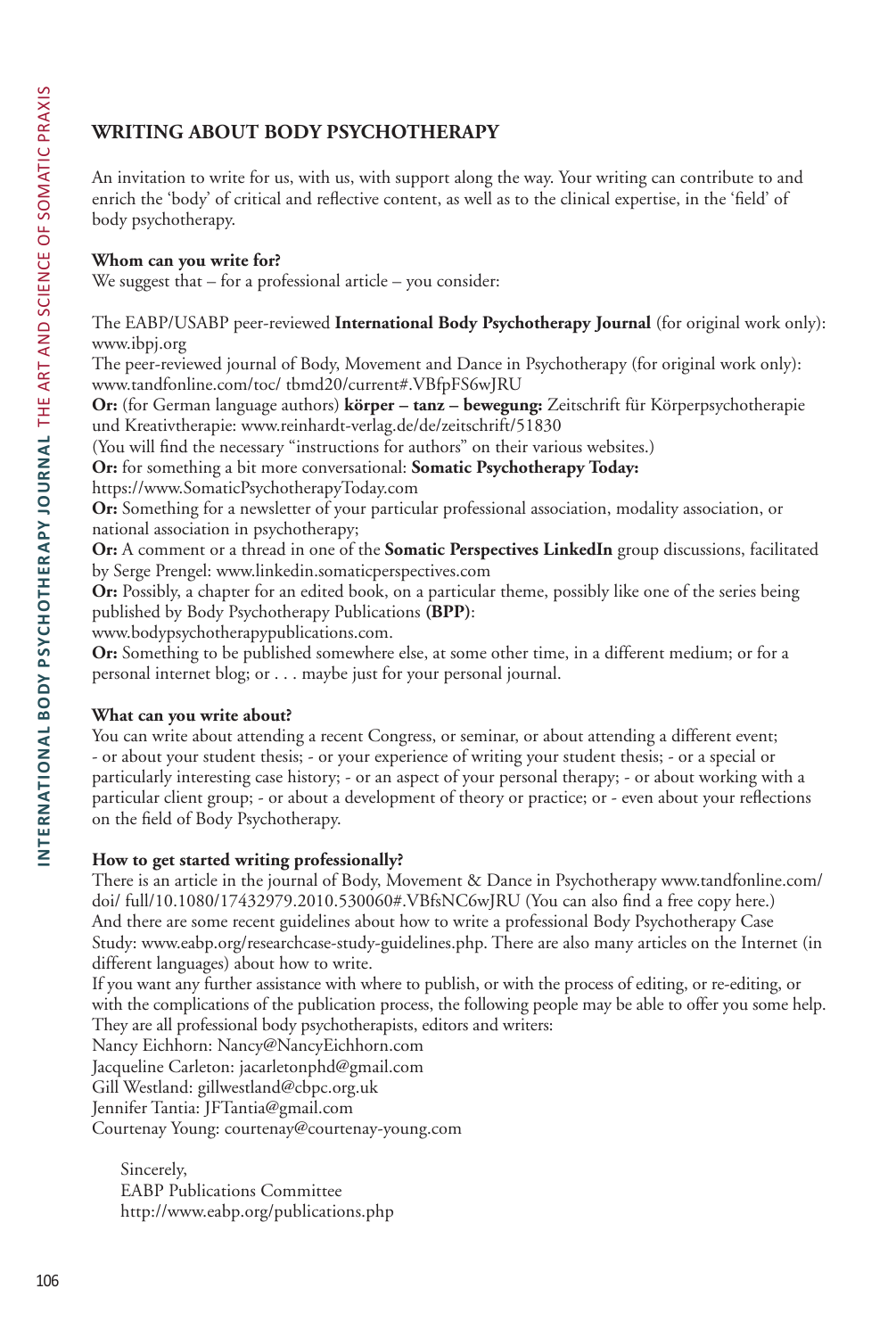#### **Squaring the Circle: Bridging the Gap Between Research and Practice About the EABP Collaborative Practice Research Network (CPRN)**

The awareness of the importance of fostering different models of research, particularly those linked more closely to the actual practice of body psychotherapy and those encouraging a two-way communication between researchers and practitioners, has led to the creation of the EABP Collaborative Practice Research Network.

This is an exciting new initiative to provide a forum for dialogue, debate and the development of innovative and creative research methods and projects that assist clinical practice and help body psychotherapy (and/or somatic psychology) to develop an empirical underpinning of its professional practice.

The aim is to broaden knowledge of the field of body psychotherapy through communities of practice and clinical research. It explores how a CPRN can transform perceptions of psychotherapy research and practice, strengthen connections between members, and encourage continuous development and co-creation among participants. This important initiative is an opportunity to make a significant difference within our profession and to develop – together – the foundations of both scientific and clinical practice research.

Specifically, we are planning to explore and develop, at local and international levels, a variety of strategies to support practitioners' research and look at what types of research potentially provide a broadening of our understanding and practice of psychotherapy, and how various types of research advance, improve and extend our knowledge of body psychotherapy. We will do this by bringing together practitioners and researchers from around the world, both online and face-to-face, to discuss ways of bridging the gap between clinical practice and research.

The committee has organized two symposiums in conjunction with the 2012 and 2014 EABP Congresses. The next symposium will be held during the 15th European Congress of Body Psychotherapy in Athens Greece, 13-16th October 2016.

We would like to invite you to join us and become part of this exciting and innovative initiative. If you are interested please contact Sheila Butler and Herbert Grassmann - cprn@ eabp.org

EABP Science and Research Committee - Sheila Butler, Herbert Grassmann (chairperson), Frank Röhricht, Maurizio Stupiggia, Joop Valstar, Courtenay Young and Jennifer Tantia www.eabp.org/research-scientific- committee.php

#### **Strengthening links between practitioners and researchers at every stage of the process**

#### **News:**

The Society for Psychotherapy Research (SPR), an association devoted to the development

- and dissemination of research on psychotherapy has some exciting upcoming SPR events:<br>
 *The International Annual Meeting in Philadelphia*, USA in June 2015 from 24th<br>
to 27th June.
	- The European Conference on Psychotherapy Research in Klagenfurt, Austria, September 24th to 27th, 2015, and the planned 2016 International Meeting in Jerusalem, Israel in June 2016.

You might also like to browse the Psychotherapy Research Journal pages, especially the Special Issues and the online resources; there is a lot of information on the integration of theoretical, empirical and clinical knowledge in psychotherapy. See http://www. psychotherapyresearch.org